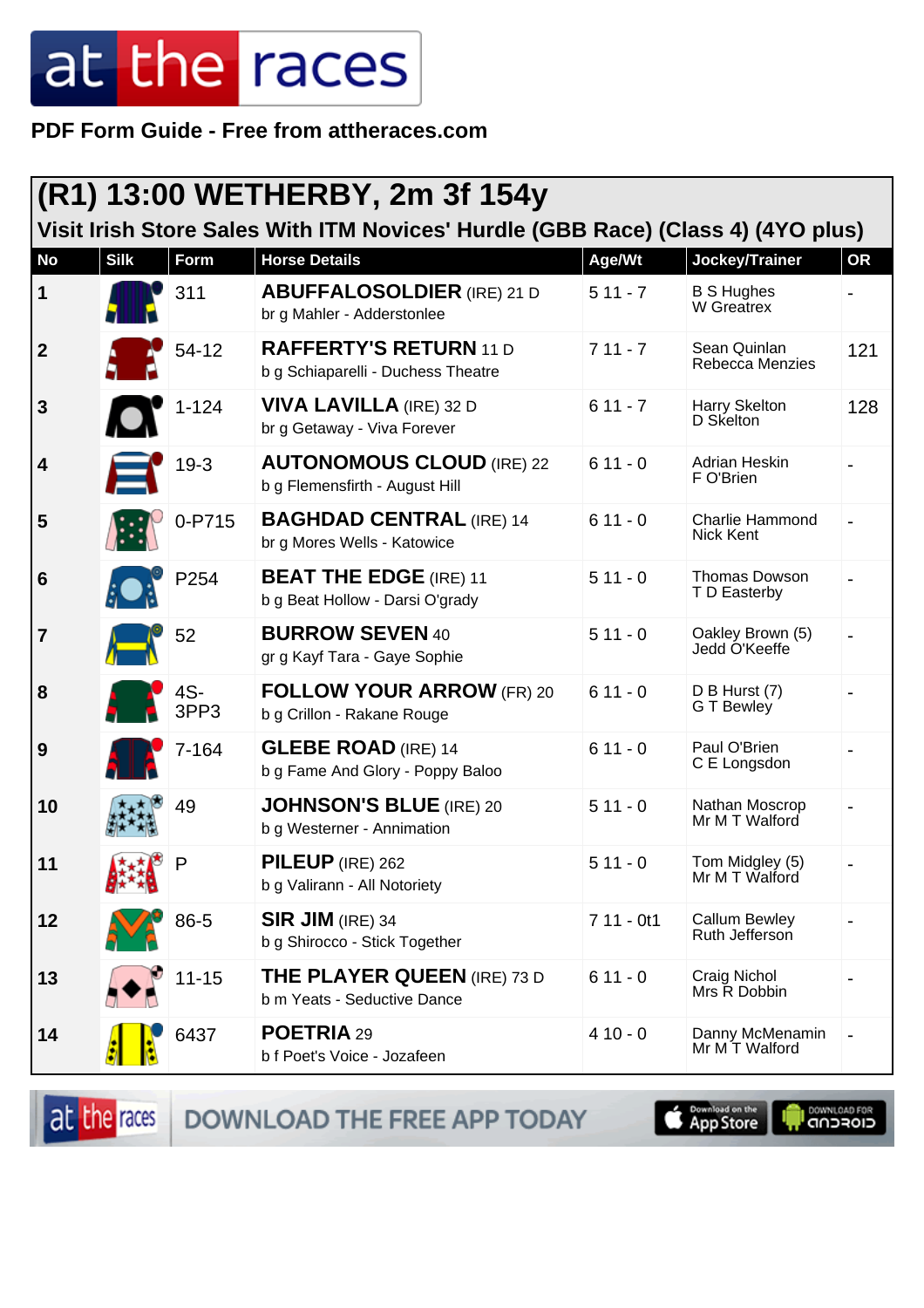PDF Form Guide - Free from attheraces.com

|            | (R1) 13:10 DUNDALK (A.W.), 1m 4f |             |                                                                    |             |                                           |           |  |
|------------|----------------------------------|-------------|--------------------------------------------------------------------|-------------|-------------------------------------------|-----------|--|
|            |                                  |             | DundalkStadium.com Handicap (45-65) (Div 1) (Class) (4YO plus)     |             |                                           |           |  |
| No(Dr)     | <b>Silk</b>                      | <b>Form</b> | <b>Horse Details</b>                                               | Age/Wt      | Jockey/Trainer                            | <b>OR</b> |  |
| 1(4)       |                                  | 0705-06     | <b>WILD SHOT</b> (GB) 5 CD BF<br>br g So You Think - Highland Shot | $810 - 2t$  | J A Heffernan<br>J C McConnell            | 64        |  |
| 2(8)       |                                  | 73700-2     | <b>HIDDEN LAND (USA) 14</b><br>che m Hard Spun - Absolute Crackers | $59 - 13$   | L T McAteer (3)<br>Andrew Kinirons        | 61        |  |
| 3(3)       |                                  | 22421-2     | <b>ARCTIC BLAZE 12 C</b><br>b m Roderic O'connor - Catadalya       | $69 - 12$   | Cillian McConnell<br>(1)<br>J C McConnell | 60        |  |
| 4(12)      |                                  | 2407-39     | <b>SHORE</b> (USA) 12<br>bay g First Defence - Romantica           | $69 - 12$   | C T Keane<br>G Keane                      | 60        |  |
| 5(6)       |                                  | 3037-34     | <b>WONDER SPIRIT (GB) 19</b><br>b g Charm Spirit - Cloud Line      | $49 - 9p$   | J Kearney (10)<br>N Meade                 | 59        |  |
| 6(11)      |                                  | 8900-63     | <b>MATILDA WITH ME 14</b><br>b m Morpheus - Red Remanso            | $59 - 8t$   | A J Slattery<br>R Sweeney                 | 56        |  |
| 7(5)       |                                  | 030-927     | <b>LARIAT</b> (GB) 14<br>ch g Poet's Voice - Lasso                 | $69 - 7v$   | C J MacRedmond<br>(5)<br>A McGuinness     | 55        |  |
| 8(10)      |                                  | $070-1$     | <b>KALMIRA 26 CD</b><br>br m Kalanisi - Miss Miracle               | $69 - 6h$   | N G McCullagh<br>Shane Crawley            | 54        |  |
| 9(14)      |                                  | 0952-42     | <b>LADY OF LUXURY 14 CD</b><br>b m Rip Van Winkle - Cosmic Fire    | $69 - 4tp$  | A C Persse (7)<br>E Doyle                 | 52        |  |
| 10(1)      |                                  | $7 - 00$    | <b>FANTA MAGIC 28</b><br>ch m Sir Prancealot - Tradmagic           | $68 - 13$   | D E Sheehy (3)<br>Norman Lee              | 47        |  |
| 11<br>(13) |                                  | 0095-30     | <b>FANCY RED DIAMOND 26</b><br>b g Red Jazz - Diamond Rio          | $48 - 12$   | G M Ryan<br>Barry J Fitzgerald            | 48        |  |
| 12(2)      |                                  | 8630-02     | <b>TRUMP CARD 26 CD</b><br>b g Lilbourne Lad - Breach of Peace     | $98 - 12bt$ | R P Cleary<br>C O'Dwyer                   | 46        |  |
| 13(9)      |                                  | 4746-66     | <b>TENTH AMENDMENT 14 D</b><br>ch g Arcano - Its On The Air        | 88 - 11tp1  | K J Leonard<br><b>KH Clarke</b>           | 45        |  |
| 14 (7)     |                                  | 0079-70     | <b>LUCKY SHOT 26</b><br>b g Battle Of Marengo - Gun Shoot          | $48 - 9t$   | M P Sheehy (3)<br>P Martin                | 45        |  |

at the races

DOWNLOAD THE FREE APP TODAY

App Store Г

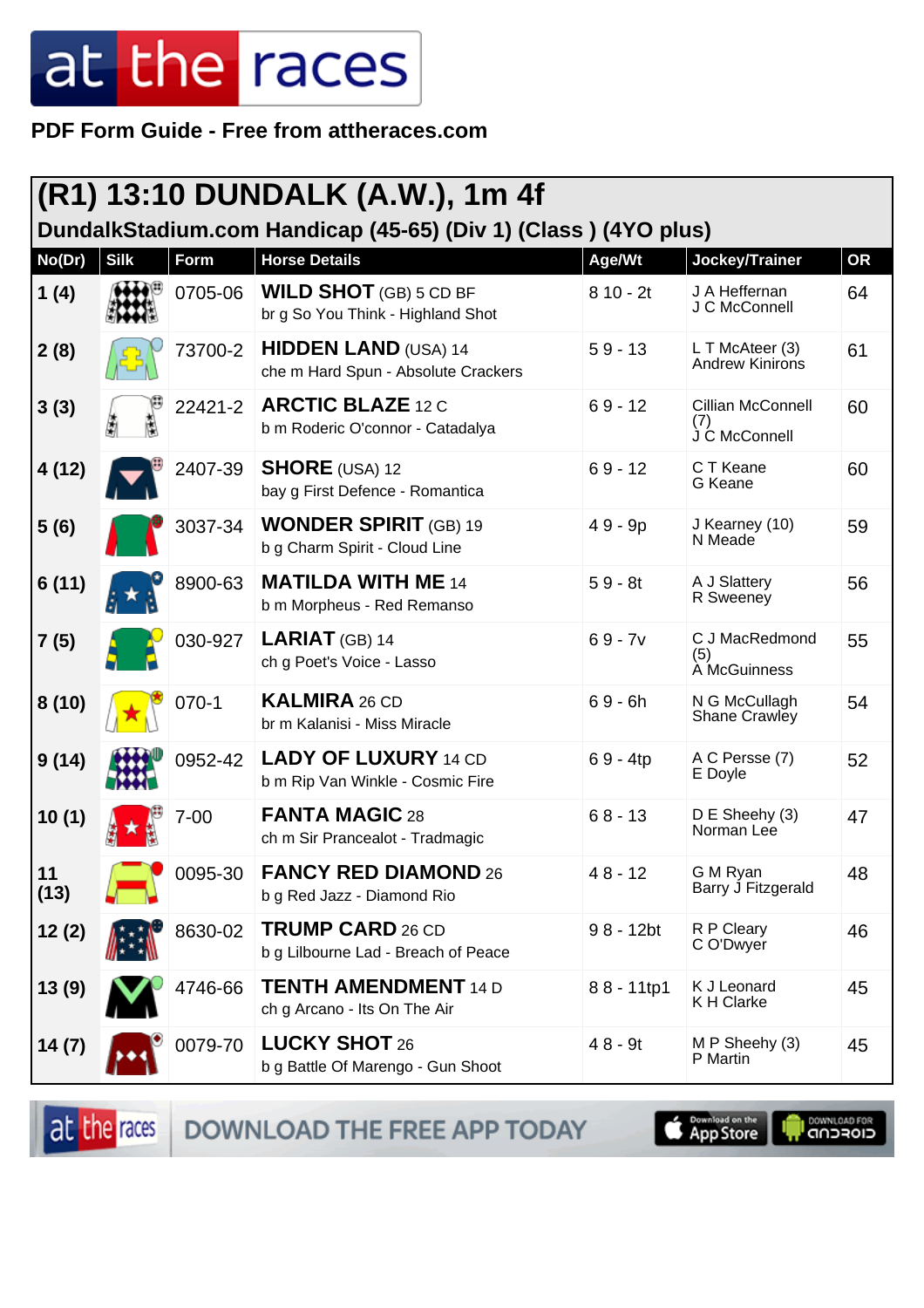**PDF Form Guide - Free from attheraces.com**

|              | (R2) 13:30 WETHERBY, 2m 5f 75y                                          |      |                                                                           |            |                                     |           |  |  |  |
|--------------|-------------------------------------------------------------------------|------|---------------------------------------------------------------------------|------------|-------------------------------------|-----------|--|--|--|
|              | Racing TV In Stunning HD Novices' Chase (GBB Race) (Class 3) (5YO plus) |      |                                                                           |            |                                     |           |  |  |  |
| <b>No</b>    | <b>Silk</b>                                                             | Form | <b>Horse Details</b>                                                      | Age/Wt     | Jockey/Trainer                      | <b>OR</b> |  |  |  |
| 1            |                                                                         |      | 8-14P3F <b>ANTEY</b> (GER) 25<br>b g Lord Of England - Achinora           | $911 - 6t$ | D J O'Keeffe<br>P Griffin           | 130       |  |  |  |
| $\mathbf{2}$ |                                                                         |      | 21/31-11 ERNE RIVER (IRE) 36 D<br>b g Califet - Lusty Beg                 | $711 - 6$  | Charlie Hammond<br>Nick Kent        | 136       |  |  |  |
| 3            |                                                                         |      | 27P-634 CHAMPAGNESUPEROVER (IRE)<br>36<br>b g Jeremy - Meldrum Hall       | $711 - 0t$ | Adrian Heskin<br><b>Olly Murphy</b> | 132       |  |  |  |
| 4            |                                                                         |      | P2/PF13 REIGN SUEPREME (IRE) 14<br>b g Imperial Monarch - Runaround Sue   | $711 - 0$  | J E Moore<br>Mrs N S Evans          |           |  |  |  |
| 5            |                                                                         |      | 1332/3-2 <b>UNCLE ALASTAIR</b> 66 C<br>b g Midnight Legend - Cyd Charisse | $1011 - 0$ | <b>B S Hughes</b><br>N G Richards   | 133       |  |  |  |
| 6            |                                                                         |      | 1P-5432 WELSH REIGN (IRE) 241<br>b g Imperial Monarch - Marians Gem       | $711 - 0$  | Harry Reed<br>W T Reed              | 107       |  |  |  |

at the races DOWNLOAD THE FREE APP TODAY

Download on the **I DOWNLOAD FOR**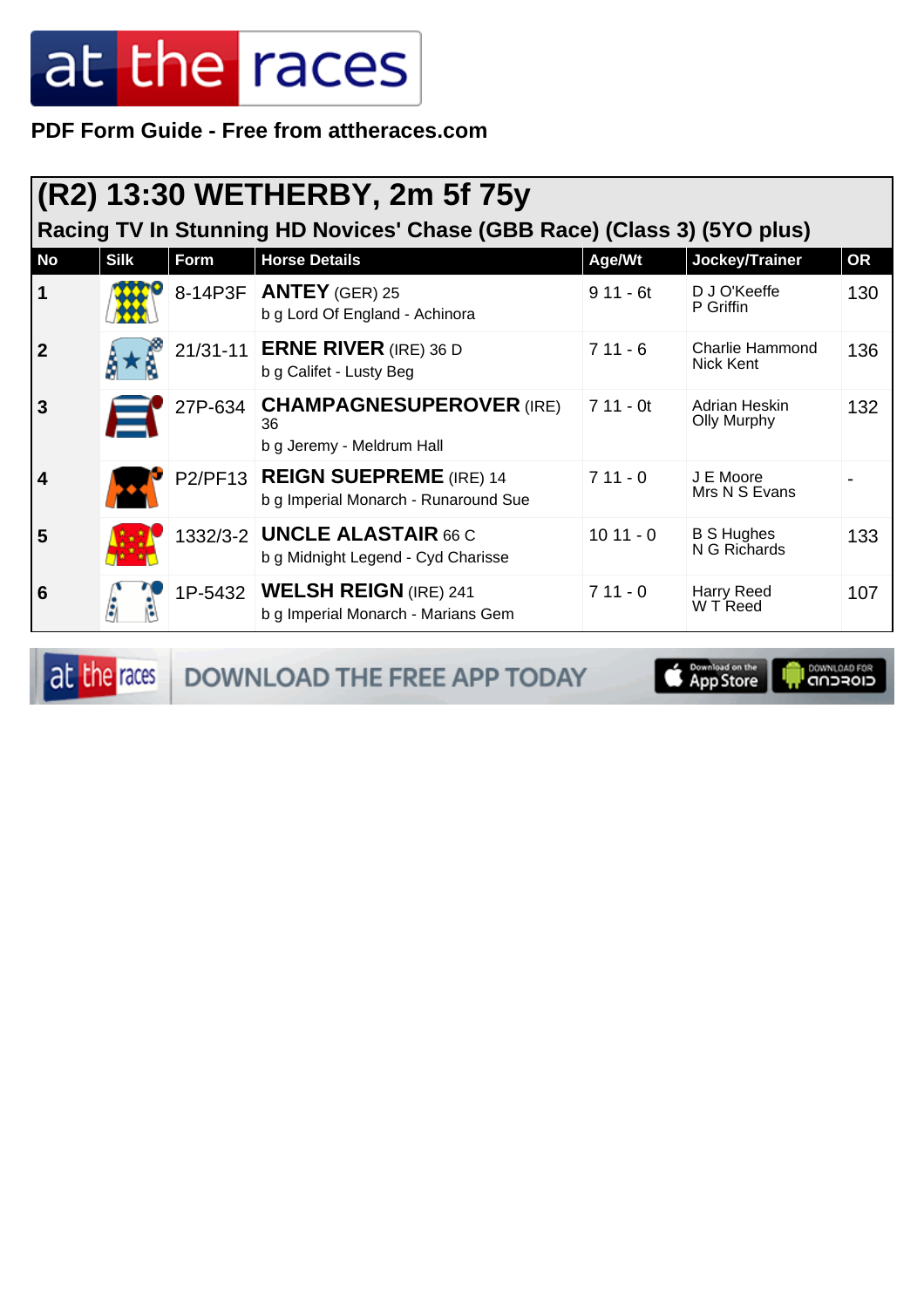PDF Form Guide - Free from attheraces.com

|            |                                                                                        |             | (R2) 13:45 DUNDALK (A.W.), 1m 4f                                    |             |                                 |           |  |
|------------|----------------------------------------------------------------------------------------|-------------|---------------------------------------------------------------------|-------------|---------------------------------|-----------|--|
|            |                                                                                        |             | DundalkStadium.com Handicap (45-65) (Div 2) (Class) (4YO plus)      |             |                                 |           |  |
| No(Dr)     | <b>Silk</b>                                                                            | <b>Form</b> | <b>Horse Details</b>                                                | Age/Wt      | Jockey/Trainer                  | <b>OR</b> |  |
| 1(7)       |                                                                                        | 7/30350-    | <b>CONOR HOGAN 63 CD</b><br>b g Camelot - La Sylvia                 | $610 - 2p$  | J Kearney (10)<br>N Meade       | 63        |  |
| 2(2)       |                                                                                        | 002/700     | <b>ROOM TO ROAM 199 (15J) C</b><br>b g Fast Company - Lady's Locket | $89 - 10$   | D W O'Connor<br>J C McConnell   | 57        |  |
| 3(4)       |                                                                                        | 00060/0-    | <b>SHIFTED STRATEGY 260</b><br>b g Choisir - Pure Greed             | $79 - 10$   | W T Byrne (7)<br>W J Martin     | 57        |  |
| 4(13)      |                                                                                        | $-605$      | <b>BABY BUBBLES 12</b><br>b m Alhebayeb - Joy For Life              | $59 - 8$    | C T Keane<br>A Fleming          | 55        |  |
| 5(1)       |                                                                                        | 0090-79     | <b>DOUBLE KODIAC 12 BF</b><br>b g Kodiac - Via Lattea               | $69 - 6h$   | S D Bowen (7)<br>N C Kelly      | 53        |  |
| 6(5)       |                                                                                        | 039-341     | <b>FRENCH COMPANY 14 CD</b><br>b g French Navy - Awicompany         | $49 - 4h$   | D P McDonogh<br>J G Coogan      | 53        |  |
| 7(3)       |                                                                                        | 10016-2     | <b>CLUELESS HILL 19 C</b><br>b g Vocalised - Dancing Bandit         | $79 - 3t$   | C D Hayes<br>L Comer            | 50        |  |
| 8(10)      |                                                                                        | 00913/8     | <b>ALDENTE</b> (GB) 14 CD<br>g m Archipenko - Albacocca             | $69 - 0$    | S Foley<br>J C McConnell        | 47        |  |
| 9(12)      |                                                                                        | 846-037     | <b>PADDYTHEIRISHMAN 14</b><br>b g Camacho - Whats Dis               | $128 - 13$  | R P Cleary<br>T Cleary          | 46        |  |
| 10(9)      |                                                                                        | 606200      | <b>CARRIED</b> 196 (131J) CD<br>b g Footstepsinthesand - Tequise    | 128 - 12b   | Sorcha Woods (7)<br>R K Watson  | 45        |  |
| 11(8)      |                                                                                        | 0/06870     | <b>EVENING VERSE 231 (15J)</b><br>ch m Poet's Voice - Tap Dance Way | $58 - 12p1$ | A J Slattery<br>Miss McLoughlin | 45        |  |
| 12<br>(11) |                                                                                        | 8509-80     | PROFOUND 33<br>b g Intello - Bahama Spirit                          | $78 - 12$   | C P Hoban<br>J Morrison         | 45        |  |
| 13(6)      |                                                                                        | 500-005     | <b>BELLA COASTER 19</b><br>b f Epaulette - Amethystos               | $48 - 10$   | A C Persse (7)<br>E Doyle       | 45        |  |
|            | Long Handicap: Carried 8 - 8, Evening Verse 8 - 9, Profound 8 - 7, Bella Coaster 8 - 8 |             |                                                                     |             |                                 |           |  |

at the races DOWNLOAD THE FREE APP TODAY

**Completed on the**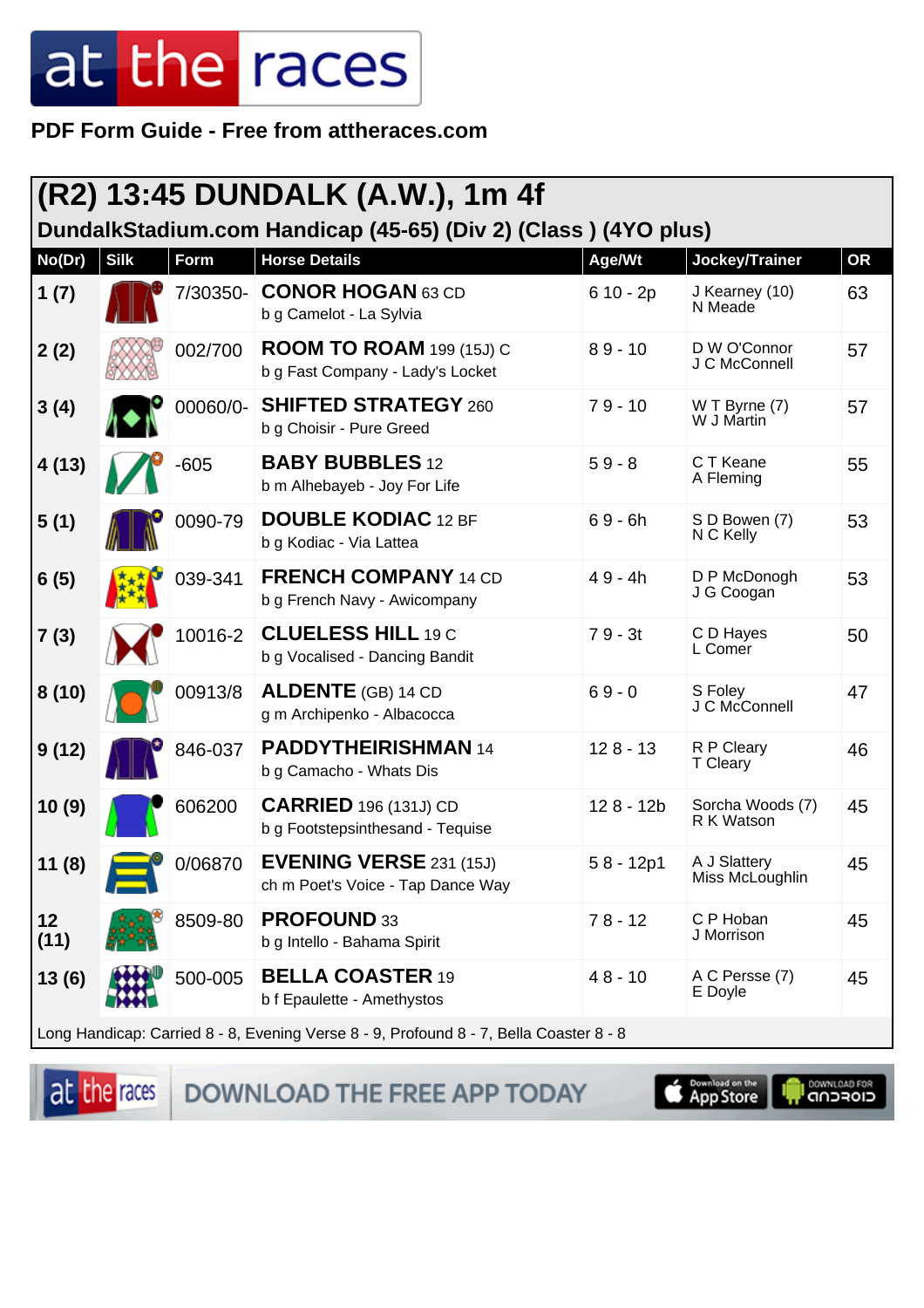PDF Form Guide - Free from attheraces.com

|                                                                            |             |          | (R3) 14:05 WETHERBY, 2m 3f 154y                                              |              |                                                  |           |  |  |
|----------------------------------------------------------------------------|-------------|----------|------------------------------------------------------------------------------|--------------|--------------------------------------------------|-----------|--|--|
| Watch Racing TV On Sky 426 Handicap Hurdle (GBB Race) (Class 2) (4YO plus) |             |          |                                                                              |              |                                                  |           |  |  |
| <b>No</b>                                                                  | <b>Silk</b> | Form     | <b>Horse Details</b>                                                         | Age/Wt       | Jockey/Trainer                                   | <b>OR</b> |  |  |
| $\vert$ 1                                                                  |             | 109/2F1  | <b>FLASH THE STEEL (IRE) 445</b><br>b g Craigsteel - Anna's Melody           | $1011 - 12t$ | Mr T Durrell (7)<br>D Skelton                    | 142       |  |  |
| $\vert$ 2                                                                  |             |          | 1F023-4   ARRIVEDERCI (FR) 37 CD<br>gr g Martaline - Etoile D'ainay          | $711 - 3t$   | Jonjo O'Neill Jr.<br>Jonjo O'Neill               | 133       |  |  |
| 3                                                                          |             | 11-3416  | <b>UP FOR PAROL (IRE) 32 C</b><br>b g Flemensfirth - Clarification           | $611 - 2$    | G Sheehan<br>Jamie Snowden                       | 132       |  |  |
| $\vert$ 4                                                                  |             | 2101-55  | <b>HER INDOORS</b> (IRE) 67<br>b m Raven's Pass - Superfonic                 | $511 - 0$    | Adrian Heskin<br>A King                          | 130       |  |  |
| 5                                                                          |             |          | 1-P7093 SHANNON BRIDGE (IRE) 32 CD<br>ch g Flemensfirth - Bridgequarter Lady | 9 10 - 13bt  | Harry Skelton<br>D Skelton                       | 129       |  |  |
| 6                                                                          |             | 22-2512  | <b>NO WORD OF A LIE 47 D</b><br>b g Milan - Agnese                           | $610 - 9$    | <b>Sam Twiston-Davies</b><br><b>Oliver Signy</b> | 125       |  |  |
| $\overline{7}$                                                             |             | 2210-36  | <b>HOMME PUBLIC (FR) 48</b><br>b g Cokoriko - Uddy                           | $510 - 4t$   | Craig Nichol<br><b>Oliver Greenall</b>           | 120       |  |  |
| 8                                                                          |             | $F-3211$ | <b>FINDTHETIME</b> (IRE) 50<br>b g Shantou - Bisoguet                        | $610 - 0$    | <b>B S Hughes</b><br>N G Richards                | 116       |  |  |

at the races

DOWNLOAD THE FREE APP TODAY

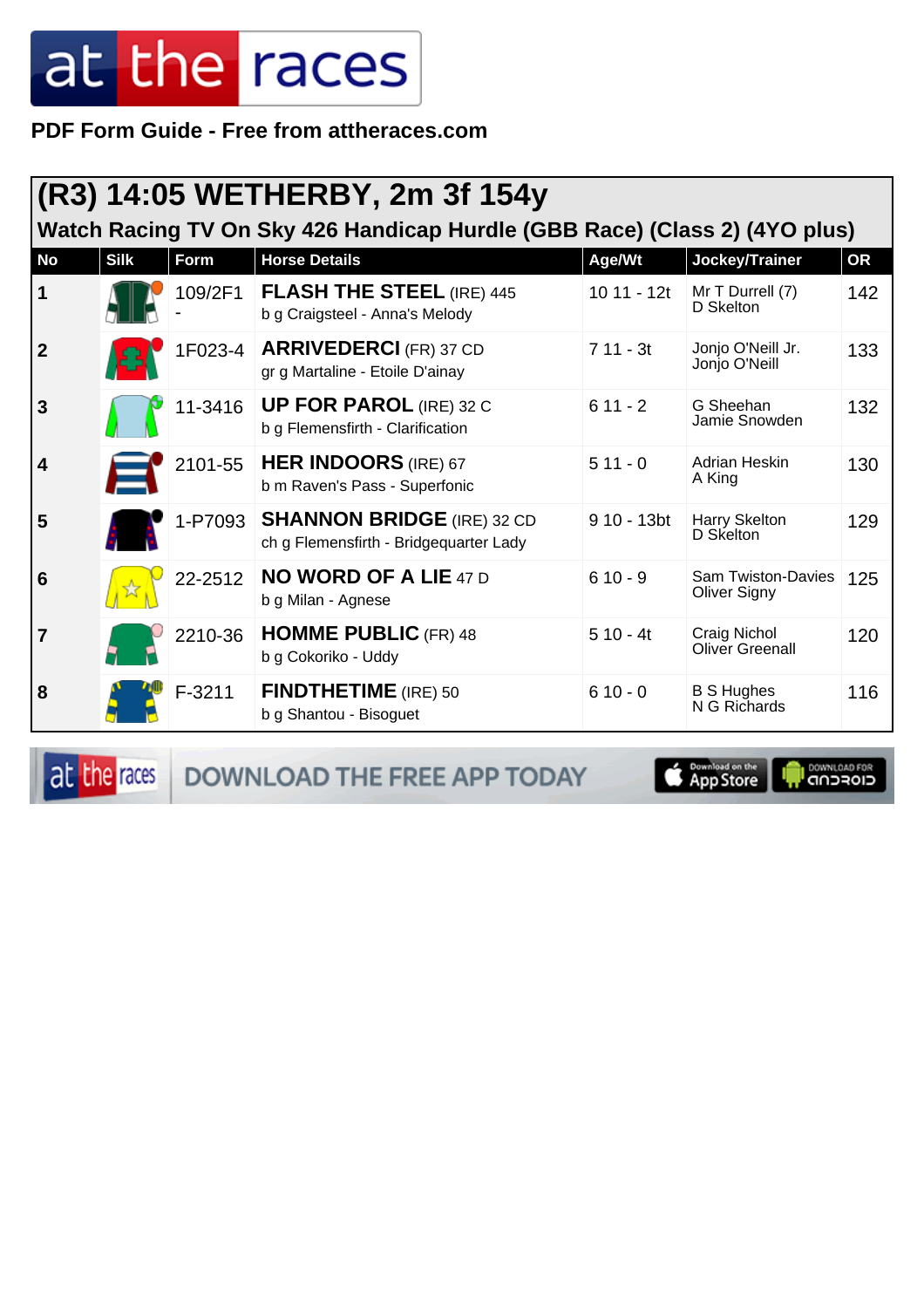**PDF Form Guide - Free from attheraces.com**

| (R3) 14:20 DUNDALK (A.W.), 1m 2f 150y<br>Book Online At DundalkStadium.com Handicap (45-75) (Class) (4YO plus) |             |          |                                                                    |            |                                        |           |  |
|----------------------------------------------------------------------------------------------------------------|-------------|----------|--------------------------------------------------------------------|------------|----------------------------------------|-----------|--|
| No(Dr)                                                                                                         | <b>Silk</b> | Form     | <b>Horse Details</b>                                               | Age/Wt     | Jockey/Trainer                         | <b>OR</b> |  |
| 1(9)                                                                                                           |             | 225-871  | <b>HIGHTOWN HEIGHTS 19 CD</b><br>b f Teofilo - Wedding Wish        | $410 - 2t$ | Sam Ewing (5)<br>J McAuley             | 75        |  |
| 2(7)                                                                                                           |             | 134281   | <b>SHINING AITCH (GB) 118 (39J)</b><br>g g Sepoy - Light Shine     | $510 - 1$  | J J G Ryan (10)<br>T G McCourt         | 74        |  |
| 3(3)                                                                                                           |             | 430812-  | <b>SUMMIT STAR 63 CD</b><br>b f Sea The Stars - Shizao             | $410 - 1$  | <b>G F Carroll</b><br>Ms Sheila Lavery | 74        |  |
| 4(2)                                                                                                           |             | 249714-  | <b>VERY EXCELLENT 77 CD BF</b><br>ch g Casamento - Step With Style | $610 - 1p$ | D King $(7)$<br>Andrew McNamara        | 74        |  |
| 5(14)                                                                                                          |             | 02800-1  | <b>EVERYHOURONTHEHOUR 40 CD</b><br>b g Dragon Pulse - Saranjo      | $69 - 12t$ | C D Maxwell<br><b>William Ross</b>     | 71        |  |
| 6(8)                                                                                                           |             | 15-2240  | <b>HOUSE OF KINGS 19 C BF</b><br>b g Camelot - Celestial Bow       | $69 - 10$  | S Foley<br>J McAuley                   | 69        |  |
| 7(10)                                                                                                          |             | 5636-35  | <b>TOOREEN ANGEL 19 CD</b><br>b m Battle Of Marengo - Annmary Girl | $59 - 10b$ | A J Slattery<br>J A Stack              | 69        |  |
| 8(6)                                                                                                           |             | 73/09-40 | <b>ALEKSEY TOLSTOY 12</b><br>ch g Buratino - La Sibilla            | 49 - 8p    | R Whearty (7)<br>G P Cromwell          | 67        |  |
| 9(4)                                                                                                           |             | 0125-11  | <b>POWER DRIVE (GB) 14 CD</b><br>b g Medicean - Broughtons Motto   | 79 - 8p    | Ciara Flynn (7)<br>P W Flynn           | 67        |  |
| 10<br>(13)                                                                                                     |             | 000/180  | <b>FLYLIKEANEAGLE</b> 219 (52J) CD<br>b g Free Eagle - Dulcian     | $59 - 7$   | O J Orr<br>E O'Connell                 | 66        |  |
| 11(1)                                                                                                          |             | 7000-00  | <b>DRAKENSBERG</b> 12 CD<br>ch g Samum - Djidda                    | $89 - 4t$  | N G McCullagh<br>A J Martin            | 63        |  |
| 12(5)                                                                                                          |             | 0020-49  | <b>MADS BLACK EIGHTS 19</b><br>b m Zoffany - Boynagh Joy           | $69 - 2$   | J A Heffernan<br>Matthew J Smith       | 61        |  |
| 13<br>(12)                                                                                                     |             | 0353-35  | KOYBIG 12 C<br>b g Kodiac - Amber Nectar                           | $109 - 0t$ | M P Sheehy (3)<br>D Marnane            | 59        |  |
| 14<br>(11)                                                                                                     |             | 90952-0  | <b>DINAMINE 42</b><br>ch g Red Jazz - Pardoned                     | $48 - 12$  | N M Crosse (3)<br>David Dunne          | 57        |  |

at the races DOWNLOAD THE FREE APP TODAY **Completed on the OOWNLOAD FOR**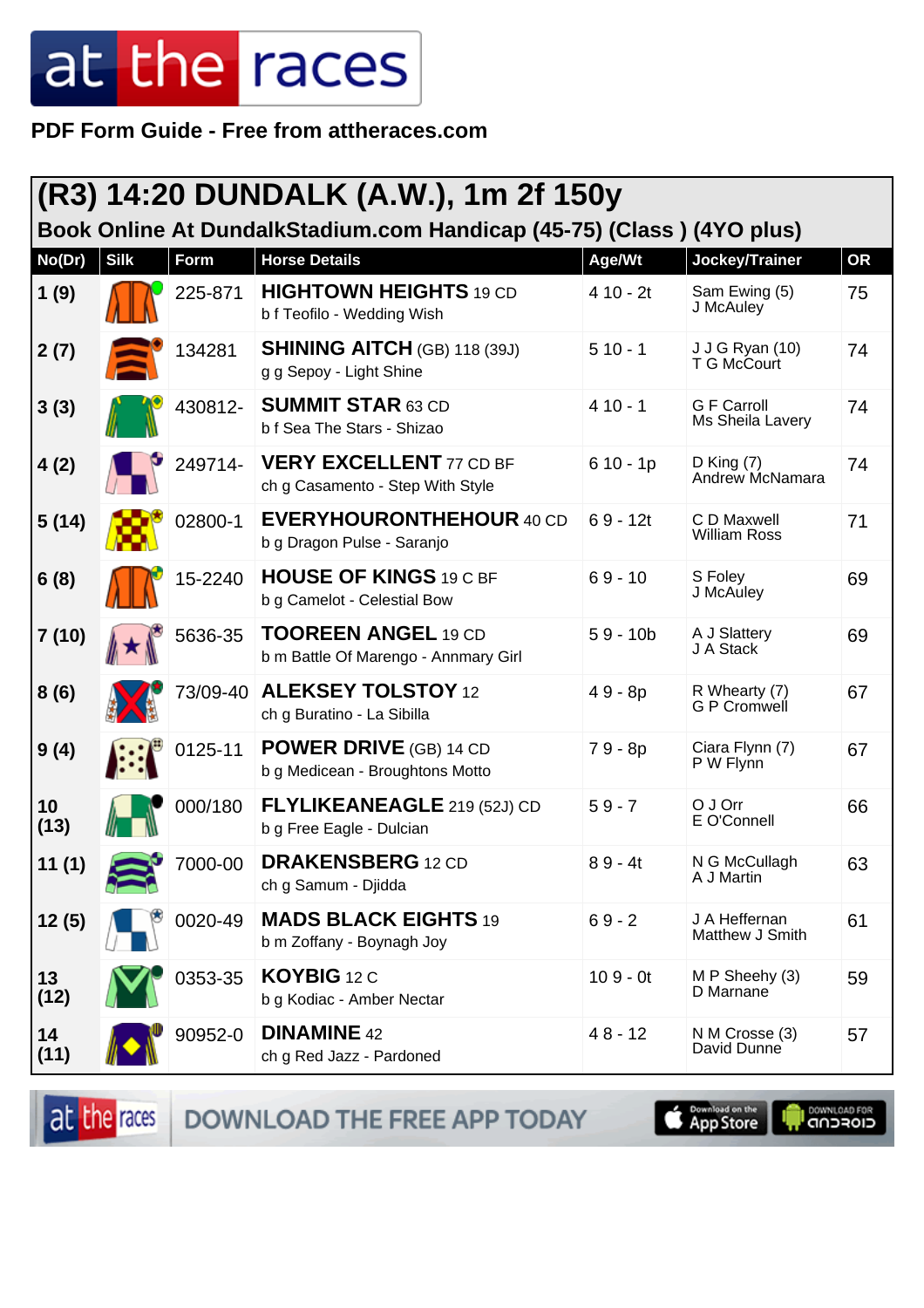PDF Form Guide - Free from attheraces.com

| (R4) 14:40 WETHERBY, 1m 7f 36y<br>Racing TV Handicap Chase (Class 3) (5YO plus)                   |  |         |                                                                          |             |                                      |     |  |  |
|---------------------------------------------------------------------------------------------------|--|---------|--------------------------------------------------------------------------|-------------|--------------------------------------|-----|--|--|
| <b>No</b><br><b>Horse Details</b><br><b>Silk</b><br>Form<br>Jockey/Trainer<br><b>OR</b><br>Age/Wt |  |         |                                                                          |             |                                      |     |  |  |
| $\vert$ 1                                                                                         |  |         | F71P2F- ERAGONE (FR) 400<br>gr g Martaline - Sharonne                    | 8 11 - 12h  | C O'Farrell<br>Micky Hammond         | 134 |  |  |
| $\vert$ 2                                                                                         |  |         | 1P-3725   ROCKADENN (FR) 25<br>b g High Rock - Nijadenn                  | $611 - 11t$ | Nick Scholfield<br>A Ralph           | 133 |  |  |
| 3                                                                                                 |  |         | 2F-P333   FAST BUCK (FR) 32<br>br g Kendargent - Juvenil Delinquent      | $811 - 10t$ | Harry Skelton<br>D Skelton           | 132 |  |  |
| $\vert$ 4                                                                                         |  | 542U11  | <b>HASANKEY</b> (IRE) 38 C<br>gr g Mastercraftsman - Haziyna             | $611 - 10v$ | Mr Lewis Dobb (10)<br>L J Morgan     | 132 |  |  |
| 5                                                                                                 |  |         | P2-7P23 THOMAS MACDONAGH 25 C<br>b g Black Sam Bellamy - Taqreem         | $911 - 5bt$ | G Sheehan<br>Jamie Snowden           | 127 |  |  |
| 6                                                                                                 |  | 10-5F54 | <b>JOKE DANCER 46 CD</b><br>ch g Authorized - Missy Dancer               | $911 - 2p$  | Ryan Mania<br>Mrs S J Smith          | 124 |  |  |
| $\overline{7}$                                                                                    |  |         | U222-35 DESTINED TO SHINE (IRE) 32<br>b g Dubai Destination - Good Shine | $1011 - 0t$ | Sam Twiston-Davies<br>Miss Kerry Lee | 122 |  |  |

at the races

DOWNLOAD THE FREE APP TODAY

**App Store**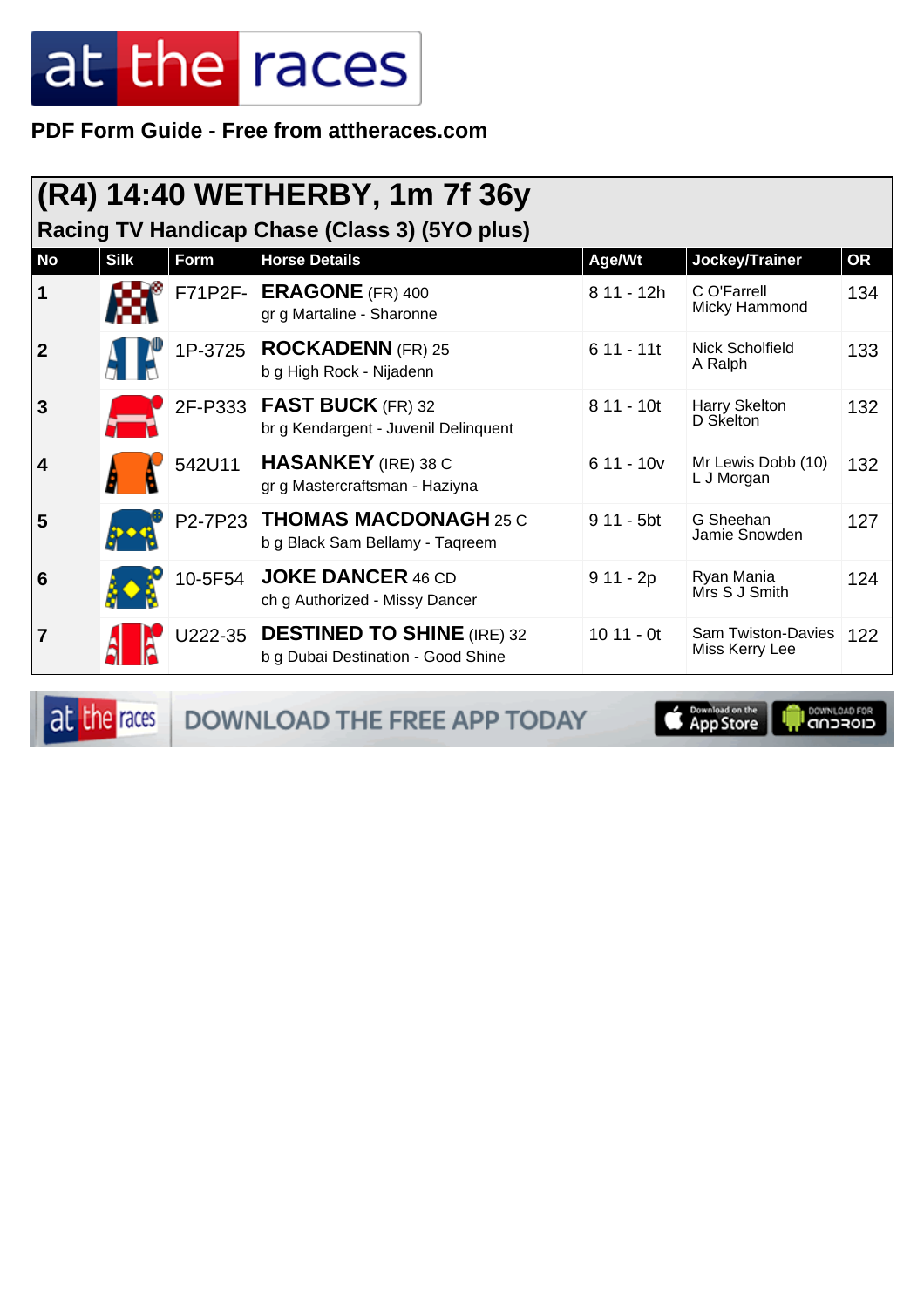PDF Form Guide - Free from attheraces.com

| (R4) 14:55 DUNDALK (A.W.), 1m 2f 150y |             |                              |                                                                                        |                     |                                            |           |  |
|---------------------------------------|-------------|------------------------------|----------------------------------------------------------------------------------------|---------------------|--------------------------------------------|-----------|--|
|                                       | <b>Silk</b> |                              | View Restaurant At Dundalk Stadium Handicap (Class) (4YO plus)<br><b>Horse Details</b> |                     |                                            | <b>OR</b> |  |
| No(Dr)<br>1(7)                        |             | <b>Form</b><br>087154        | IN FROM THE COLD $61(10J)$<br>bro g Alhebayeb - Grandegrandegrande                     | Age/Wt<br>$510 - 1$ | Jockey/Trainer<br>W Joyce (7)<br>M Mulvany | 96        |  |
| 2(5)                                  |             | 094008-                      | <b>BOWERMAN</b> (GB) 61 CD<br>b g Dutch Art - Jamboretta                               | $89 - 11$           | C T Keane<br>A McGuinness                  | 92        |  |
| 3(4)                                  |             | 7121-75                      | DALVEY (GB) 12 CD<br>b g Dansili - Lilyfire                                            | $59 - 8t$           | S Foley<br>J McAuley                       | 89        |  |
| 4(6)                                  |             | 053-614                      | <b>DARE TO FLARE 12 CD</b><br>ch g Dandy Man - Distinguish                             | $68 - 11$           | C Horgan (10)<br>A Slattery                | 78        |  |
| 5(2)                                  |             | 274366-                      | PACHMENA 61 CD<br>bay m Sir Percy - Tiger Spice                                        | $58 - 10p$          | C D Hayes<br><b>G P Cromwell</b>           | 77        |  |
| 6(1)                                  |             | 2952P-2                      | <b>NIBIRU 28</b><br>b g Casamento - Cnocan Gold                                        | 78 - 9tp            | N G McCullagh<br>A J Martin                | 76        |  |
| 7(3)                                  |             | 27444-1                      | <b>SUNWALK</b> (GB) 14 CD<br>b g Vadamos - Walk In Beauty                              | $48 - 7$            | A J Slattery<br>A Slattery                 | 74        |  |
|                                       |             | Long Handicap: Sunwalk 8 - 5 |                                                                                        |                     |                                            |           |  |

at the races DOWNLOAD THE FREE APP TODAY



**OWNLOAD FOR**